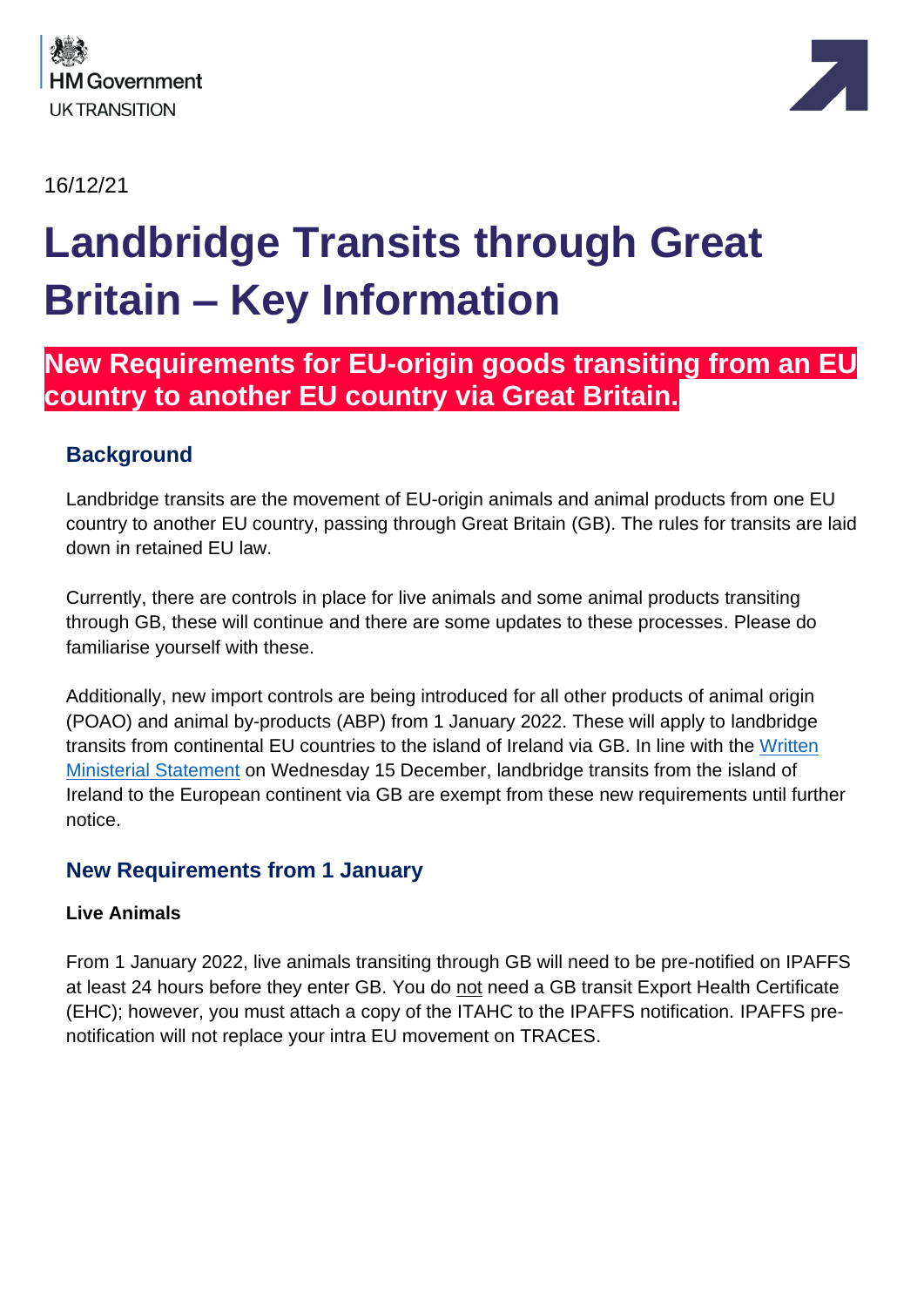

**UKTRANSITION** 



You will also need to inform GB authorities once the consignment has left GB by emailing APHA at [ImportsRiskManagement@apha.gov.uk](mailto:ImportsRiskManagement@apha.gov.uk) with the subject line 'confirmation that a consignment has left Great Britain territory'.

The email needs to include the following information:

- IPAFFS notification reference number
- details of means of transport
- date consignment has left GB territory
- copy of commercial documents (bill of lading or airway bill)

You must follow [animal welfare requirements](https://www.gov.uk/guidance/animal-welfare) for animals transiting GB. The consignment can enter and exit GB through any point of entry until 30 June 2022. This policy will apply until further notice.

#### **Germinal products and POAO under safeguard measures**

From 1 January 2022, germinal products and POAO under safeguard measures transiting through GB will need to be pre-notified on IPAFFS at least 24 hours before they enter GB. You do not need a GB transit EHC; however, you must attach a copy of the ITAHC to the IPAFFS notification. IPAFFS pre-notification will not replace your intra EU movement on TRACES.

You will also need to inform GB authorities once the consignment has left GB by emailing APHA at [ImportsRiskManagement@apha.gov.uk](mailto:ImportsRiskManagement@apha.gov.uk) with the subject line 'confirmation that a consignment has left Great Britain territory'. The email will need to include the following information:

- IPAFFS notification reference number
- details of means of transport
- date consignment has left GB territory
- copy of commercial documents (bill of lading or airway bill)

The consignment can enter and exit GB through any point of entry until 30 June 2022. This policy will apply until further notice.

#### **High-Risk Animal By-Products**

From 1 January 2022, high risk ABP transiting through GB will need to be pre-notified on IPAFFS and have a copy of the DOCOM uploaded at least 24 hours before they enter GB. IPAFFS prenotification will not replace your intra EU movement on TRACES. You will also need to inform GB authorities once the consignment has left GB by emailing APHA at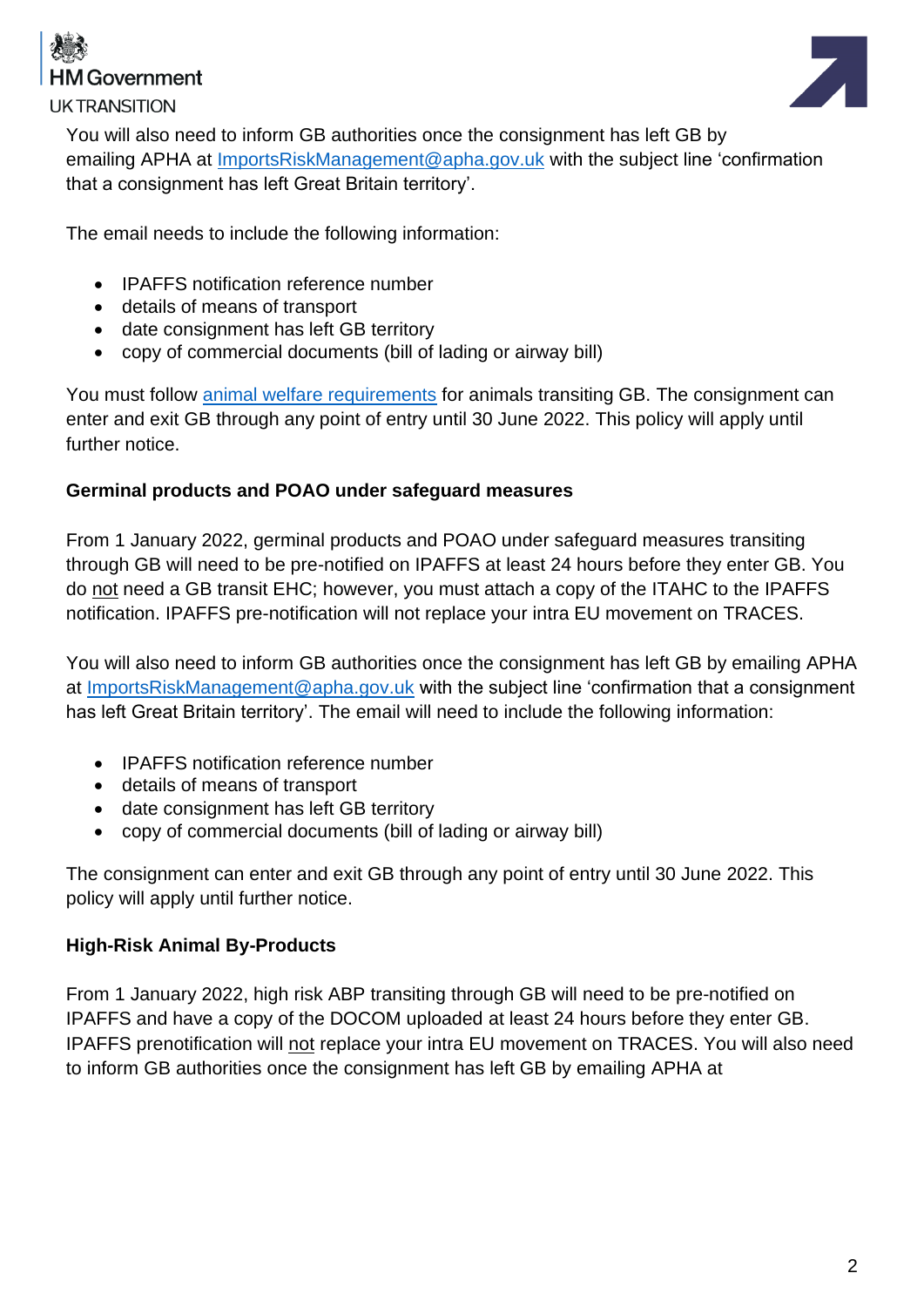



**UKTRANSITION** [ImportsRiskManagement@apha.gov.uk](mailto:ImportsRiskManagement@apha.gov.uk) with the subject line 'confirmation that a consignment has left Great Britain territory'. The email will need to include the following information:

- IPAFFS notification reference number
- details of means of transport
- date consignment has left GB territory
- copy of commercial documents (bill of lading or airway bill)

The consignment can enter and exit GB through any point of entry until 30 June 2022. This policy will apply until further notice.

## **All other Products of Animal Origin (POAO) and Animal By-Products (ABPs)**

From 1 January 2022, all other POAO and ABP from continental EU countries to the island of Ireland via GB will need to be pre-notified on IPAFFS at least four hours before they arrive into GB.

You will also need to inform GB authorities once the consignment has left GB by emailing [GBtransit-notification@defra.gov.uk](mailto:GBtransit-notification@defra.gov.uk) with the subject line 'confirmation that a consignment has left Great Britain territory'.

The email will need to include the following information:

- IPAFFS notification reference number
- details of means of transport
- date consignment has left GB territory
- copy of commercial documents (bill of lading or airway bill)

Please read the [privacy notice](https://www.dropbox.com/scl/fi/nkg4nltxghurtqp9oncp3/Importing-Live-Animals-and-Animal-Products-from-the-European-Union-into-Great-Britain-microsite..paper?dl=0&rlkey=xe77te92f6adbnez96b4h26s8#:uid=653295586280391426373811&h2=Privacy-Notice-for-landbridge-) for how information sent to the mailbox will be used.

These goods can enter and exit GB through any point of entry until 30 June 2022.

## **Transits - Island of Ireland to European Continent via Great Britain**

From 1 January 2022, all other POAO and low risk ABP moving from the Island of Ireland to continental EU countries via GB are exempt from these new requirements until further notice.

You do not need to pre-notify these consignments. For further information on transiting consignments and live animals through GB visit [Gov.uk](https://www.gov.uk/guidance/transiting-animals-and-animal-products-through-great-britain) 

If you have any questions, please contact: [traders@defra.gov.uk](mailto:traders@defra.gov.uk) Trader Readiness Team Animal and Animal Imports (EU to GB) Department for Environment, Food & Rural Affairs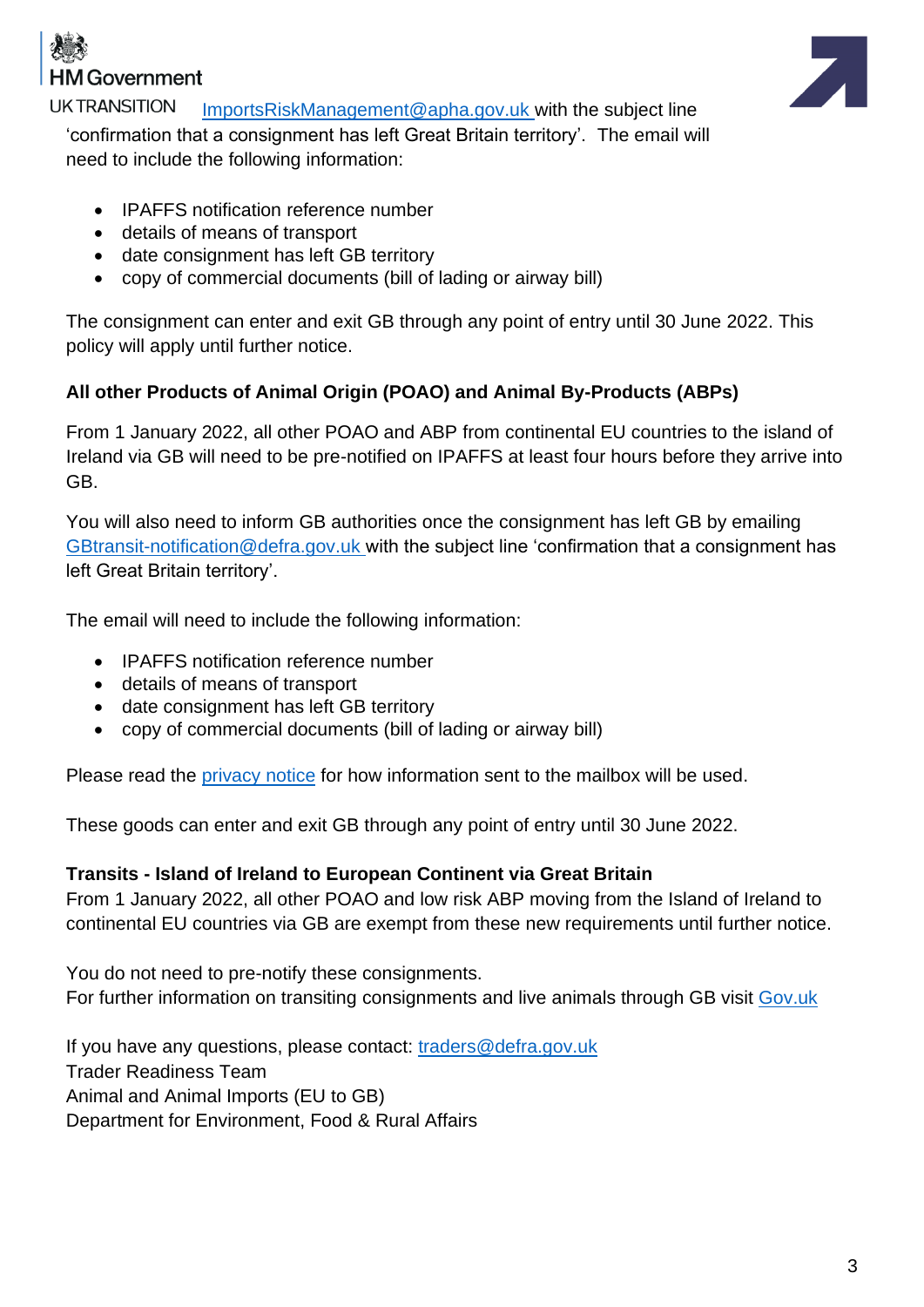



# **Frequently Asked Questions**

#### • **Do I need an IPAFFS account to pre-notify?**

Yes, before you can complete a pre-notification, you will need an [IPAFFS account.](https://www.gov.uk/guidance/import-of-products-animals-food-and-feed-system) 

To register for an IPAFFS account you will need to set up a Government Gateway account and create a Defra account for the service. An email address is required, if you are a limited company you will also need your companies house number.

You should decide who is the responsible person to register the business or organisation before you register. The first person to register the business or organisation will automatically become the organisation administrator for that business. You'll then have permission to invite and remove other team members. Therefore, you should read the guidance and discuss the correct person in your organisation to manage your IPAFFS account access.

Once registered as an administrator for your business, you can invite team members to use your organisation's account so that they can view, submit and manage import notifications on behalf of your organisation.

If you already have an account, please log into government gateway account and Defra account. If you have any issues accessing your account, please [email](mailto:aphaservicedesk@apha.gov.uk) the APHA service desk. To support you with registration, we have developed step-by-step [guidance](https://assets.publishing.service.gov.uk/government/uploads/system/uploads/attachment_data/file/928032/register_a_business_or_organisation_for_the_IPAFFS_service.odt) and a demonstration [video.](https://www.youtube.com/watch?v=9ftkdi7VjS8)

#### • **For animals products transiting EU-GB-EU, who completes the pre-notification?**

We understand that some EU based exporters will not have had time to establish a UK based entity that is responsible for the consignment as it transits across GB.

From January to July the EU based exporter will be able to raise the entry and exit notifications for EU origin landbridge movements only.

From 1 July, the IPAFFS system will no longer allow the EU based exporter to complete the notification without an established UK based entity or a UK agent employed to act on your behalf.

This temporary easement does not apply to any non-EU goods that transit across GB, unless they have undergone full animal and public health checks and been cleared for circulation on the EU market.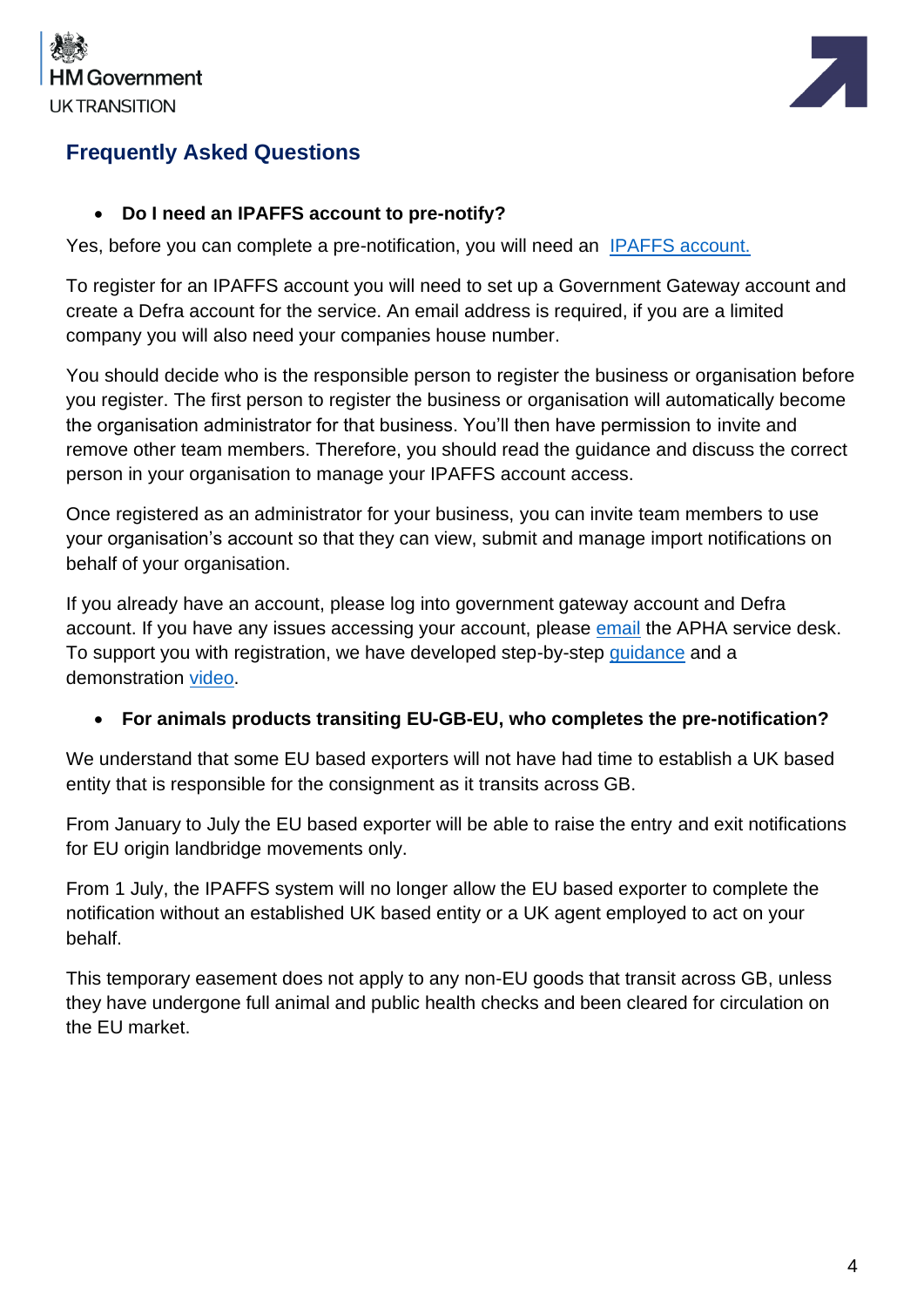



### • **What information do I need to pre-notify on IPAFFS?**

The following information is needed to complete a pre-notification on IPAFFS; therefore, you may need to speak to your exporter in advance to ensure you have all the relevant information.

#### **Information needed for pre-notification**

- What type of animal product or goods you're importing (POAO, ABP, HRFNAO)
- Origin of the animal product or goods (which country is it being exported from)
- Commodity code (if you need help classifying your goods, you can search for an appropriate code using the [trader tariff tool\)](https://www.trade-tariff.service.gov.uk/find_commodity)
- Commodity type (Selectable from a predefined list)
- Species of the commodity (Selectable from a predefined list)
- Commodity weight (net kg)
- Date of arrival into GB
- Reason for importing consignment (internal market, transit, research, etc)
- Consignment's place of destination
- Addresses and contact details for place of origin, importer and place of destination
- Details of port of entry and port of exit

A step by step [guide](https://www.dropbox.com/s/bi5wxugmiw9drpy/IPAFFS%20guidance%20for%20traders%20on%20how%20to%20complete%20pre-notification%20fields_%20v%201.0.pdf?dl=0) and [video](https://www.youtube.com/watch?app=desktop&v=_eTz70uw3XE) are available on how to complete each section of the IPAFFS pre-notification.

• **Can I do one notification on IPAFFS for my full consignment, even if it includes several different products and going to multiple destinations?** 

From 1 January to 30 June 2022, you are required to notify each product type on IPAFFS and not the full consignment in one notification.

Example one: your consignment includes 100 pork joints, 500 packs of cheese, 200 cans of pet food and, is destined for two different locations. You will need three notifications because you have three different product types (pork, cheese and petfood) even though two products are going to the same address.

Example two: if your consignment includes 100 packs of cheddar, 100 packs of mozzarella cheese, 100 packs of brie, 50 pork joints and is destined for two different locations .

You will need two notifications because you have three of the same product types, cheese that is going to the same location and one product type, pork that is going to a different location. Pre-notifications for different products can only be grouped in one if they are the same product type and are being sent to the same place of destination.